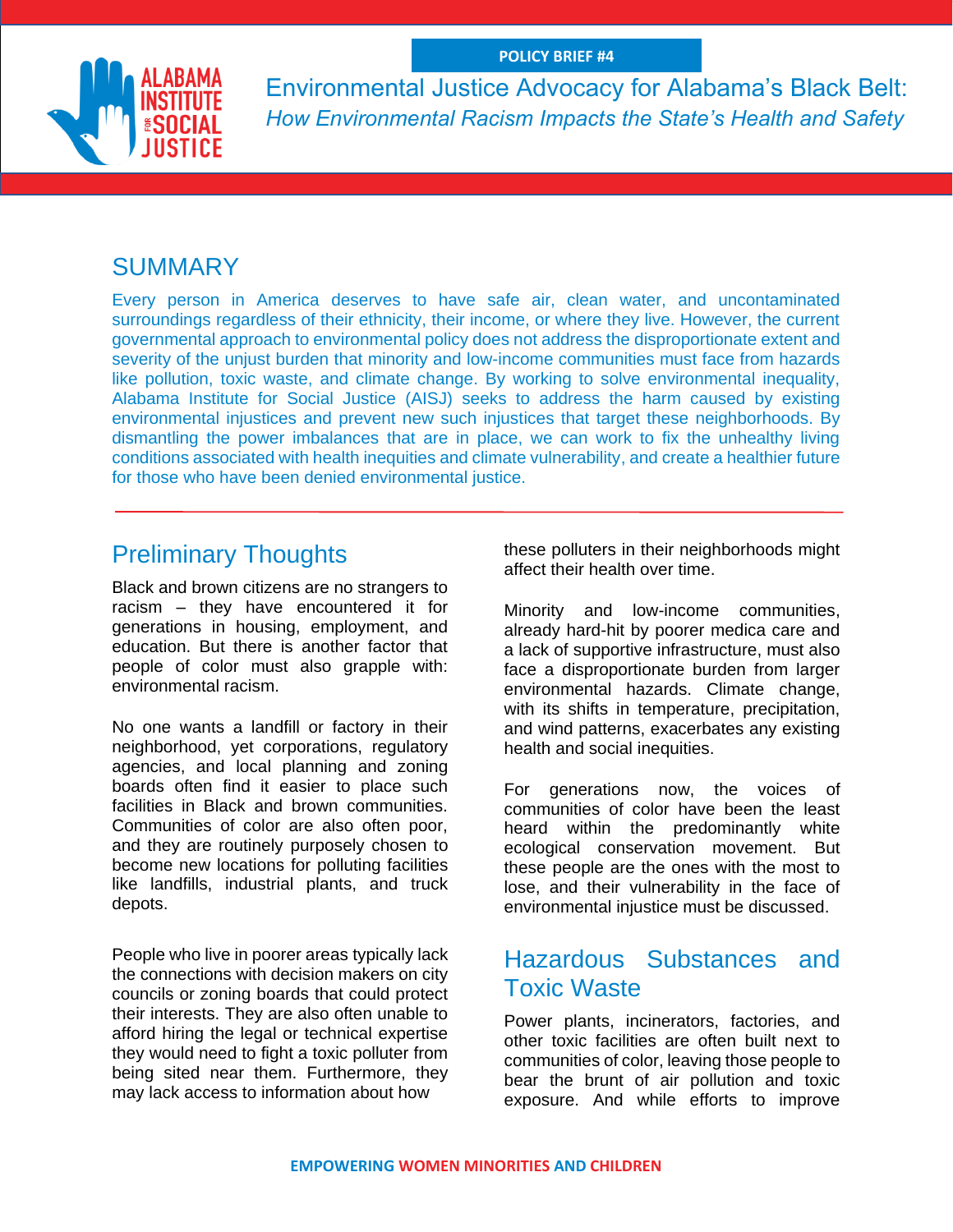general air quality in the country may be working overall, they are not applied equitably.

### *Across the U.S.*

Back in 1987, a research study entitled *Toxic Wastes and Race in the United States* found that race was the most significant variable in determining where hazardous waste facilities would be placed [1].

Twenty years later, in 2007, the research was revisited and refined, and it still held true that the percentage of people of color was higher in areas closer to hazardous waste facilities [2]. Among those living 3 to 5 kilometers from such a facility, 35.7% of the population was people of color. Between 1-3 kilometers away, the percentage jumped to 46.1%; and within 1 kilometer it rose to 47.7% Race was still the greatest determining factor in where a hazardous waste facility would be sited, more so than socioeconomic class.

Families of color with lower incomes are particularly burdened with the health impacts from air pollution because of higher levels of poverty and relatively low rates of health insurance coverage. But they are imperiled not only by living near hazardous waste facilities, they are also forced to live with higher levels of toxic pollutants coming from industrial plants and increased highway traffic emissions from both light-duty gasoline and heavy-duty diesel vehicles as well.

Ambient particulate matter from industrial or roadway sources is responsible for 85,000 to 200,000 deaths per year. Emission sources of these particulates disproportionately expose and endanger people of color: Black people are exposed to 21% more concentrations of particulate matter than the average, while the exposure level is 18% higher than average for Asian Americans, and 11% higher for Hispanics and Latinx. Meanwhile, this exposure is statistically much lower for white people, who have 8%

*less* pollution exposure than the average [3]. For almost every emission source, people of color are inequitably exposed to higher levels of dangerous particulates that can harm their health.

Many toxic pollutants are linked to increased risk of respiratory disorders, and pollution from the oil and gas industry poses additional major health threats, especially to children who suffer from asthma. Across the country, more than 750,000 summertime asthma attacks occur in children under the age of 18 due to ozone smog resulting from such pollution. Additionally, more than 2,000 asthma-related emergency room visits and over 600 respiratory-related hospital admissions occur each summer as a result of ozone smog [4].

These gas and oil industry pollutants can include benzene, which has been linked to cancer, brain damage, birth defects, and developmental and neurological disorders. For someone who lives near a well site, the cumulative cancer risks can range from 6 in a million to 10 in a million [5], which is 6 to 10 times higher than the EPA's theoretical rate of cancer development as a direct result of continually breathing air containing this chemical at certain amounts [6].

### *Here in Alabama*

Alabama has made national news for its own toxic substances, some of which are airborne while others live within the soil and water.

Uniontown, which is in the heart of Alabama's Black Belt and has a 91% Black population, was approved in 2010 to receive 4 million cubic yards of toxic coal ash from Kingston, Tennessee, at the Arrowhead Landfill. Coal ash contains heavy metals such as mercury, lead, and arsenic.

In 2013, nearly three dozen residents living within a mile of the landfill submitted a complaint to the EPA's Office of Civil Rights, complaining of health impacts including dizziness, nausea, interrupted sleep, and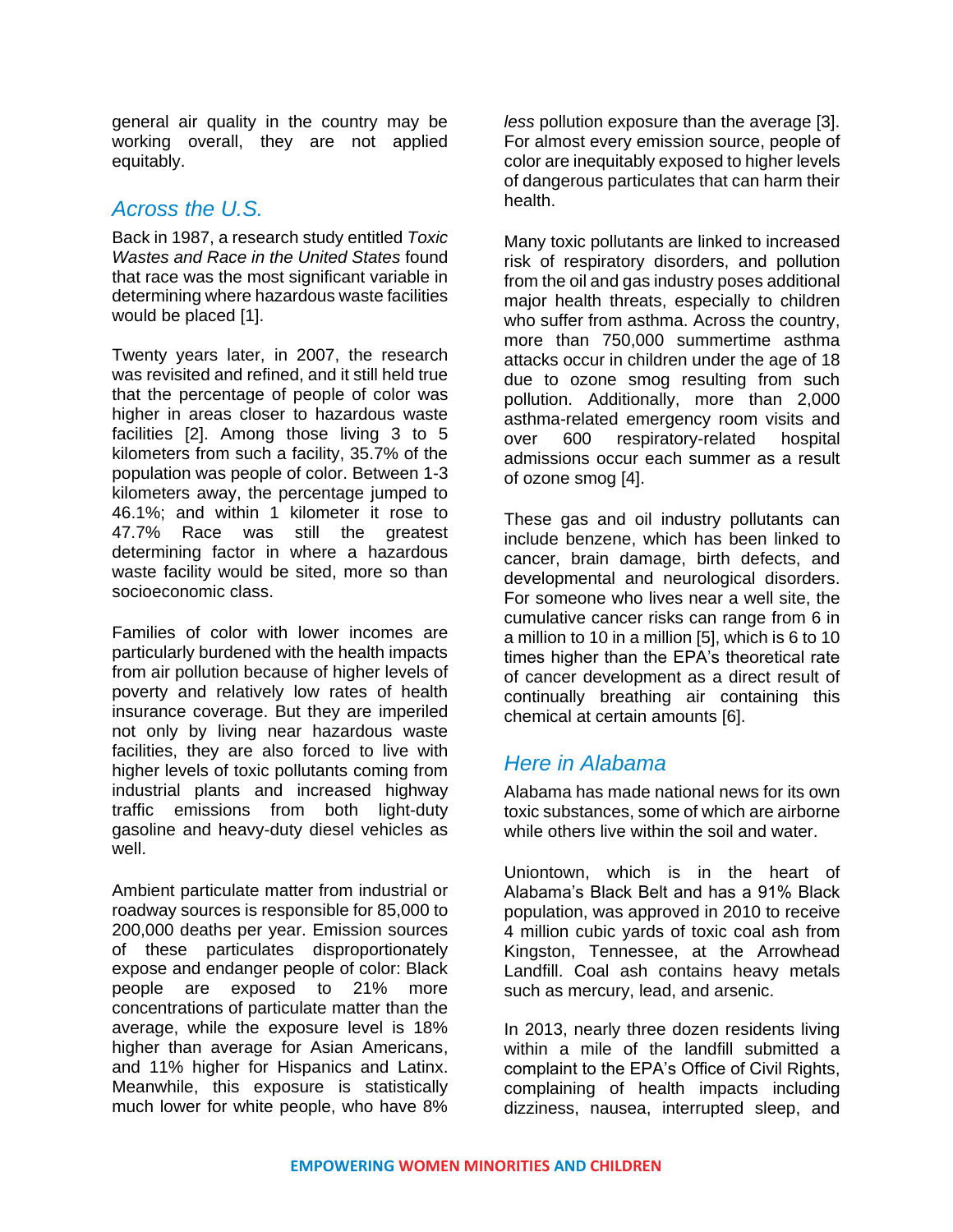increased noise from heavy machinery, and irritation of the eyes, nose, and throat [7]. In written testimony for the U.S. Commission on Civil Rights, a Uniontown resident said that residents worry about even eating vegetables from their gardens because they fear getting sick [8]. The EPA has repeatedly dismissed civil rights investigations into the matter, leaving residents feeling unheard and unprotected.

Uniontown also has a longstanding problem with its failing sewer system. It is full of leaky, old terra-cotta pipes, which allow untreated sewage to escape. But these leaks also allow millions of gallons of rainwater into the sanitary sewer, which can easily flood the treatment system beyond capacity after just one inch of rain. In addition, the system's sprayfield has clay-heavy soil that doesn't allow water to soak back into the ground, creating a constant flow of sewage flowing into Freetown Creek [9].

The city received \$4.8 million in grants from the U.S. Department of Agriculture in 2012 to address the problem, yet Uniontown continues to have issues with its sewage [9].

Area neighborhoods have soil that is deeply contaminated with arsenic, lead, and carcinogenic hydrocarbons like benzo(a)pyrene from airborne particulates, as well as from physically contaminated fill from nearby industrial plants that was used to grade home lots during residential construction decades ago [10].

The area, called the 35th Avenue Superfund Site, encompasses Collegeville, Harriman Park, and Fairmont. The EPA established the region as a superfund site so that the agency could obtain the funds to finance cleanup operations and seek reimbursement from responsible parties through settlement negotiations or legal action.

In 2014, the EPA proposed adding the 35th Avenue Superfund Site to the agency's National Priorities List, which would make

the region a high-priority cleanup site. State officials opposed the listing, saying that the move would depress property values and that the state would not spend money to assist in any cleanup efforts at the site. Through April 2017, the EPA said it had removed approximately 30,000 tons of contaminated soil from 280 properties. As of 2019, none of the five potentially responsible parties for the area's pollution had agreed to settlements covering their portion of the liability for site cleanup. And the site is still not on the EPA's National Priorities List [10].

Cities with high levels of poverty  $-$  like Uniontown and the towns within north Birmingham – have limited local tax bases, resulting in insufficient funds for local governments to invest in their own sanitation solutions. Their residents continue to suffer through poor infrastructure that denies them safe sanitation and environmental health. The state of Alabama has repeatedly failed these people, in effect, punishing them for their race and their poverty.

# Climate Change

Climate change and health inequities are often linked. Transportation options, energy creation and use, agricultural methods, and socioeconomic systems are all major frameworks for community living but are also key contributors to the climate crisis. These systems are constructed by powerful private and public institutions that are influenced by and continue to exert their own influence on social inequities like class and race.

Meanwhile, a community's vulnerability to climate change is often predicated on its preexisting health status and living conditions. If a locality is low-income, its infrastructure will already be weakened and less able to respond to and rebound from the dangers presented by climate change, from temperature shifts to natural disasters. Ergo, low-income areas and communities of color are disproportionately affected by the health and economic impacts of climate change.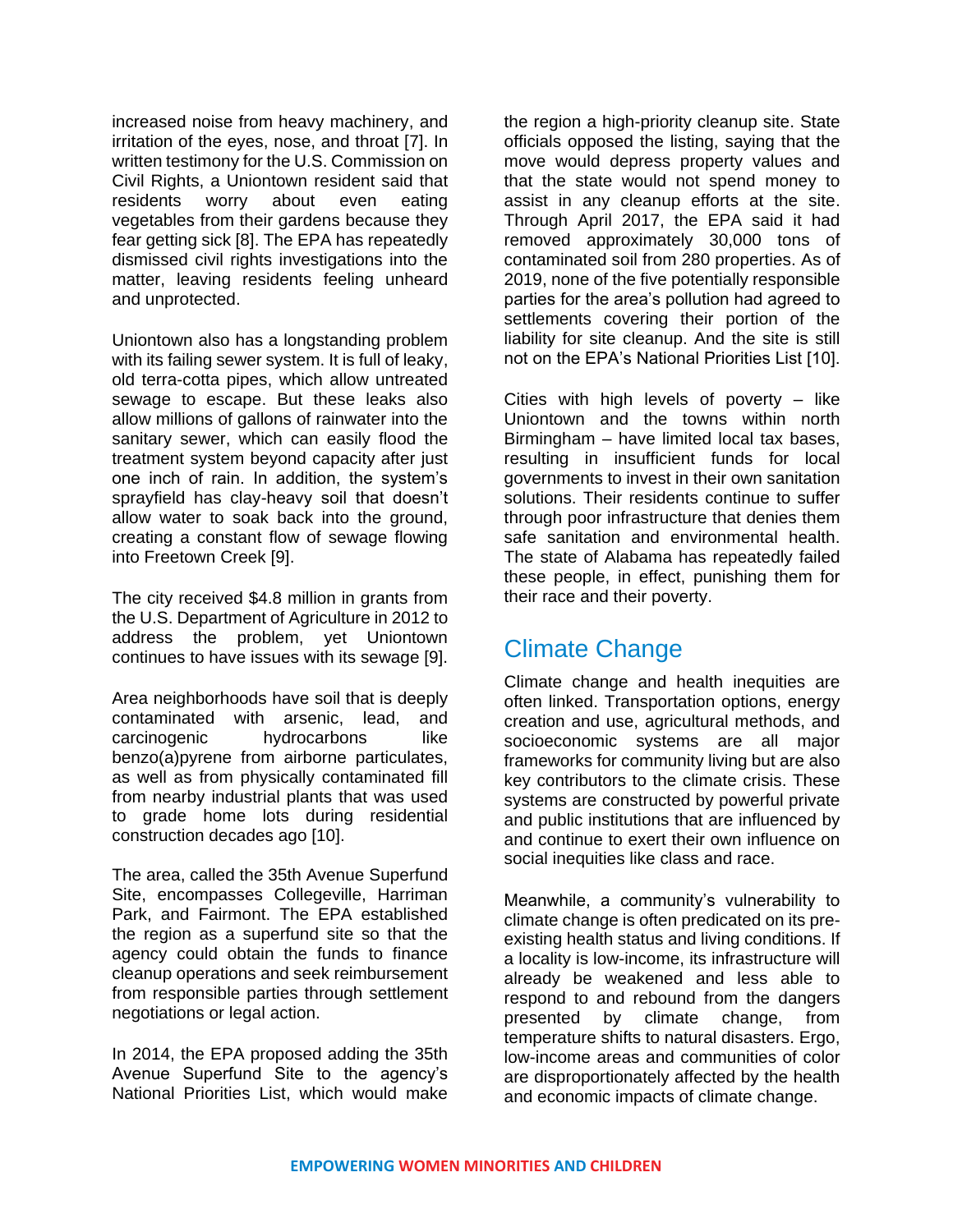### *Extreme Temperatures*

One major result of climate change is rising global temperatures. This extra heat drives regional and seasonal temperature extremes. 2019 and 2020 were among the warmest years on record for the Earth [11].

Continued rising global temperatures will lead to an increase in heat-related illnesses and deaths. Extreme temperatures can exacerbate pre-existing conditions like respiratory and cardiovascular diseases, and they can cause increases in illnesses and deaths because the body's ability to regulate its temperature is compromised [12].

As with many other societal dilemmas, the heaviest negative consequences fall on people of color and low-income communities. Black people are 40 to 59% more likely to live in areas with high projected increases in extreme temperature-related deaths. Neighborhoods with high poverty rates also have higher temperature mortality potential, especially considering how many of these low-income people are without health insurance [12].

One factor that contributes to the temperature disparities that the poor and people of color must try to survive is something as seemingly simple as inequitable distribution of tree cover in cities. Low-income city blocks across the U.S. have 62 million fewer trees than high-income blocks resulting in 15.2% less tree cover and temperatures that are 1.5°C (2.7°F) hotter than high-income blocks [13]. Having a lower income means receiving less protection from increasing temperatures.

Rising temperatures create their own danger in Alabama. The state has more than 160,000 residents living below the poverty line who are aged 65 and older or less than 5 years old, which makes them especially vulnerable to extreme heat [14]. Temperatures in Alabama have risen 2°F since the 1970s, and daily summer temperatures exceeding 95°F are common

[15]. Currently, Alabama experiences around 15 days per year with a heat index above 105°F [16].

All of this means that Black and poor Alabamians are at higher risk of succumbing to heat-related illnesses and deaths, which will continue to rise as global temperatures continue to trend upward.

### *Natural Disasters*

Climate change is expected to cause more intense and frequent precipitation events in various regions throughout the country, increasing the risk of inland and coastal flooding. Meanwhile, rising temperatures also create greater opportunities for wildfires due to higher ambient temperatures and trees that have lost their moisture.

If a natural disaster like a flood or wildfire hits a community, government aid is often sent to the area to help rebuild the city's infrastructure. However, how this aid gets dispersed is another way in which minority and low-income communities are disproportionately harmed by natural disasters.

White areas that are faced with natural disasters see an increase in average wealth after receiving aid, while Black areas actually see a decrease in wealth. White people who live in counties with at least \$10 billion in damage gain nearly \$126,000 in wealth. Meanwhile, Black people who live in counties with at least \$10 billion in damage *lost* \$27,000 [17]. So, wealth inequality ends up increasing in counties that are hit hard by these events, weakening them further in the face of future disasters, and inevitably creating even further racial and class stratification.

Low-income communities are more likely to suffer from the consequences of natural disasters due to inadequate infrastructure, a lack of insurance, and a higher likelihood of living near industrial facilities that risk toxic leaks after major storms.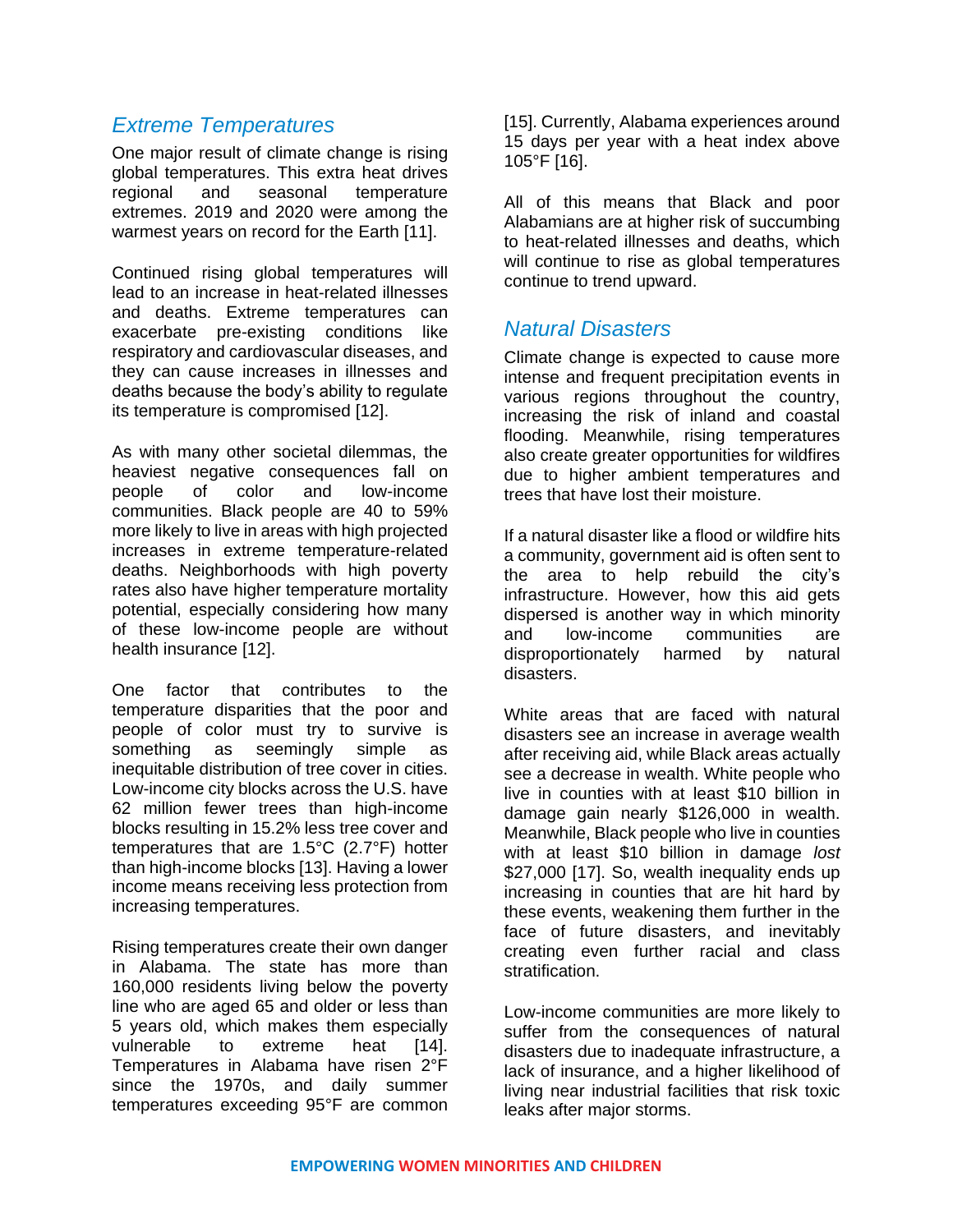#### *Flooding*

Climate change means rising sea levels. Alabama's sea level has risen 11 inches since 1966, with forecasts projecting that it will rise another 6 inches by 2032 [16].

Alabama has nearly 27,000 people who are at risk of a hundred-year coastal flood. By 2050, the state's coastal flood risk is projected to increase by 25%, adding 7,000 people to the hundred-year coastal floodplain [14].

The Alabamians who will be hardest-hit by coastal flooding will be the poor. Though the statewide poverty rate was 19% in 2015, the state's poverty rate of who lived in the hundred-year floodplain was 21% [19], meaning that more poor communities are at risk of losing their homes and being unable

to economically recover from coastal flooding.

#### *Wildfires*

Changing global climate means not only increased ambient temperatures but also higher risk of wildfires. Nearly 2.8 million people in Alabama live in areas with higher vulnerability to wildfire – nearly 60% of Alabama's entire population [14].

Once again, it is the minority and low-income communities that are at higher risk of<br>significant losses from wildfires. significant losses from wildfires. Communities that are predominantly Black, Hispanic and Latinx, or Indigenous are 50% more vulnerable to wildfires [19].

And just like with flooding, poor communities and communities of color are less likely to bounce back after a devastating fire.

#### RECOMMENDATIONS

- Change the approach to environmental policy to prevent disadvantaged communities from being disproportionately harmed.
- Elevate and empower the voices within minority and low-income communities directly impacted by environmental injustice to ensure they have a leading role in environmental policy formation.
- Invest in mitigation and resiliency efforts to address the legacy of environmental harm within impacted communities.
- Clean up remaining pollution and toxic chemicals within impacted communities and invest in infrastructure to support safe sanitation and community health.
- Ensure disaster and climate change preparedness and relief funding is directed to communities in an equitable manner, accounting for risk disparities and population vulnerabilities.
- Address shelter, transportation, health, and workforce challenges arising from both the decrease in environmental quality and increase in natural disasters associated with climate change.

### References

- 1. United Church of Christ Commission for Racial Justice, "Toxic Wastes and Race in the United States: A National Report on the Racial and Socio-Economic Characteristics of Communities With Hazardous Waste Sites," 1987.
- 2. United Church of Christ Justice and Witness Ministries, "Toxic Wastes and Race at Twenty: 1987-2007," March 2007.
- 3. Science Advances, "PM2.5 polluters disproportionately and systemically affect people of color in the United States," April 28, 2021.